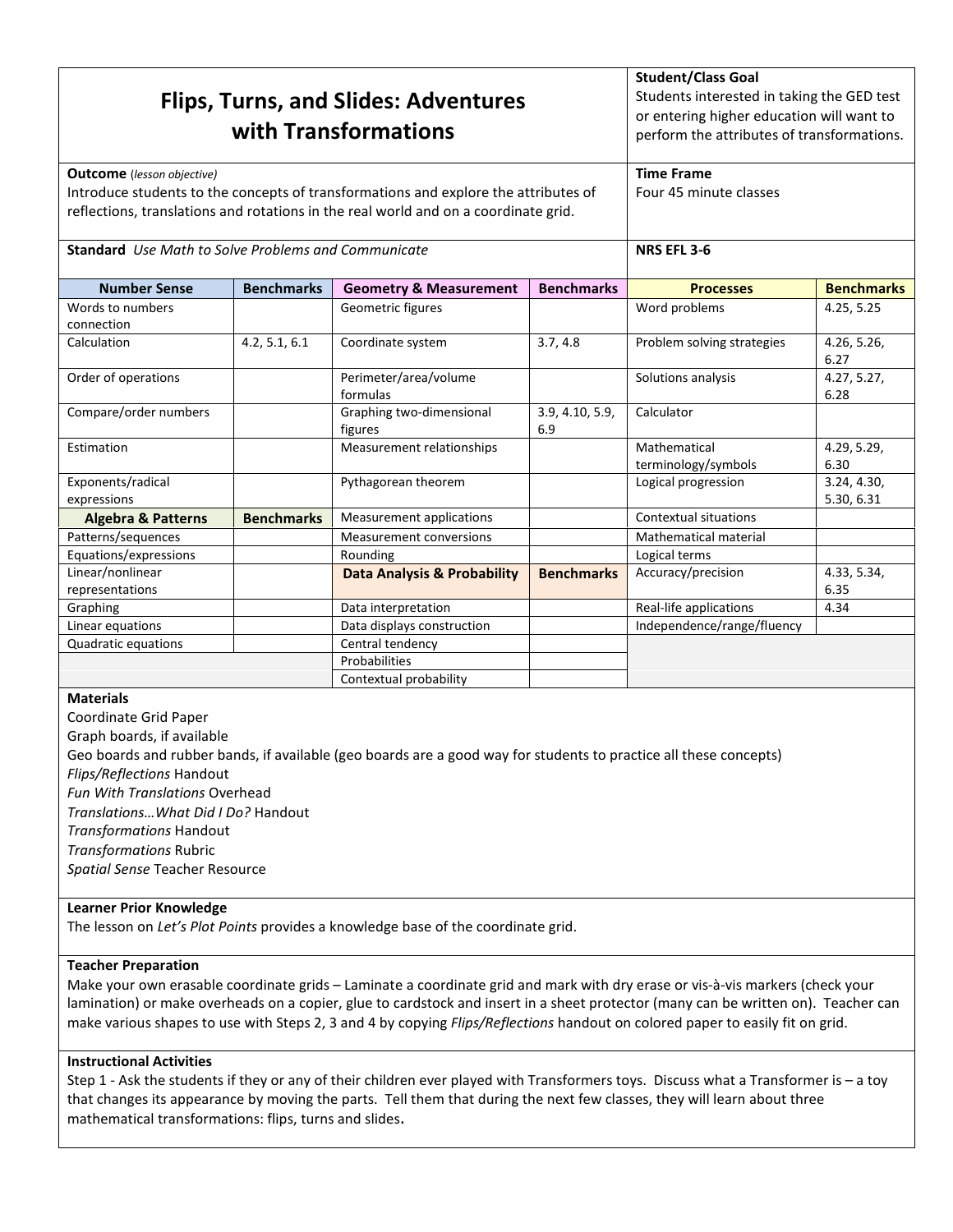Step 2 - Flips/Reflections Ask how many people looked in a mirror before they left their home today. What did they see when they looked in the mirror? (Their reflection.) Share with the students that a reflection or flip is one type of transformation. Discuss what happens if they move their hands toward the mirror. If they move their hands all the way to the mirror, their fingers and the fingers of their reflection will touch. Also point out that mirrors show us in reverse. You can write a few numbers on a sheet of paper and invite students to look at the numbers in a mirror. By comparing reflections occurring with mirrors to reflections on the coordinate grid, the students have a better understanding of reflections (flips).

Have students practice flipping shapes on grid paper. Use a small shape and physically flip it over the x and y-axis. Be sure to practice with both axes. Start with the object touching an axis for the flip, and then gradually move the shape further away. Let students draw shapes on their coordinate grid, and then pass their paper to a partner to draw the reflection. Ask pairs of students to label the vertices of a shape and to find the reflection of each point over both the  $x$  and  $y$  axes. Ask students to complete the handout Flips/Reflections by choosing a shape of their choice.

Step 3 - Turns/Rotations When studying turns and rotations, I reminisce about a game I played as a kid. One child would hold the hand of a friend. The first child would twirl around spinning the child whose hand they were holding. After a number of spins they would release the child's hand and they would spin off. This game reminds me of the transformation: rotation or turn. Like in the game, in a rotation, one point remains in the same location and the rest of the shape rotates around this focus point. Ask the students for other examples of things in real life that rotate.

Practice working with rotations. Construct a large coordinate grid on a bulletin board or piece of cardboard. Rotate a shape cut out of paper on the grid. (Make sure your shapes match the size of the squares on your coordinate grid so the vertices meet a coordinate.) A push pin can make sure the shape rotates on just one point. Move the push pin and make other points the point of rotation. If you taped a life-size coordinate grid on your floor (see the lesson Let's Plot Points), let 3 or 4 people form a shape. Connect them by holding heavy twine. Let the shape rotate around a point (student).

Step 4 - Slides/Translations You may want to relate the slides/translations to moving furniture. The shape (furniture) stays the same, but you shove it around a room. Using the Fun with Translations overhead, review the numbers of each quadrant. Ask the students to think about how they can move the shape from quadrant III to quadrant I. Encourage them to talk to another student about what they could do. Ask the students to share their ideas with the class. "If we want to move point (-1,-1) to point (5, 5) what would we need to do?" Get suggestions from the class. Hopefully, some will say to add 6 to both the x and y coordinates. (Students would only come up with this answer if they are familiar with operations with integers.) Students might "move" the shape 6 squares to the right and 6 squares up to physically "add" 6 to each coordinate. Practice translating shapes to new locations, using the overhead and student graph boards. If you taped a life-size coordinate grid on your floor (see the lesson Let's Plot Points), let 3 or 4 people form a shape. Connect students by having them hold heavy twine. Let the shape "translate" to a specific location. Practice lots of examples so students understand that to translate a shape each point will move in the same distance in the same direction. Assess the students' knowledge by completing Translations…What Did I Do? handout.

Step 5- Assess the students in either of these two ways.

- Using the Transformations handout, follow the directions to construct 3 different shapes and then demonstrate the requested transformation. Ask students to explain how they figured out their answers. For higher level students, allow them to choose their own shape and transformation. This activity can be assessed with Transformations Rubric
- Use GED problems involving translations, reflections and rotations as an assessment.

### Assessment/Evidence (based on outcome)

Students complete the assessment activity to be evaluated with the Transformations Rubric and/or complete GED format exercises.

## Teacher Reflection/Lesson Evaluation

Not yet completed.

## Next Steps

The Microsoft Word Drawing Tool allows students more practice with transformations as they rotate, reflect and flip shapes horizontally and vertically.

## Technology Integration

Coordinate Grid Paper http://www.donnayoung.org/math/c-grids.htm Coordinate Grid Paper http://www.printfreegraphpaper.com/ Coordinate Grid Paper http://themathworksheetsite.com/coordinate\_plane.html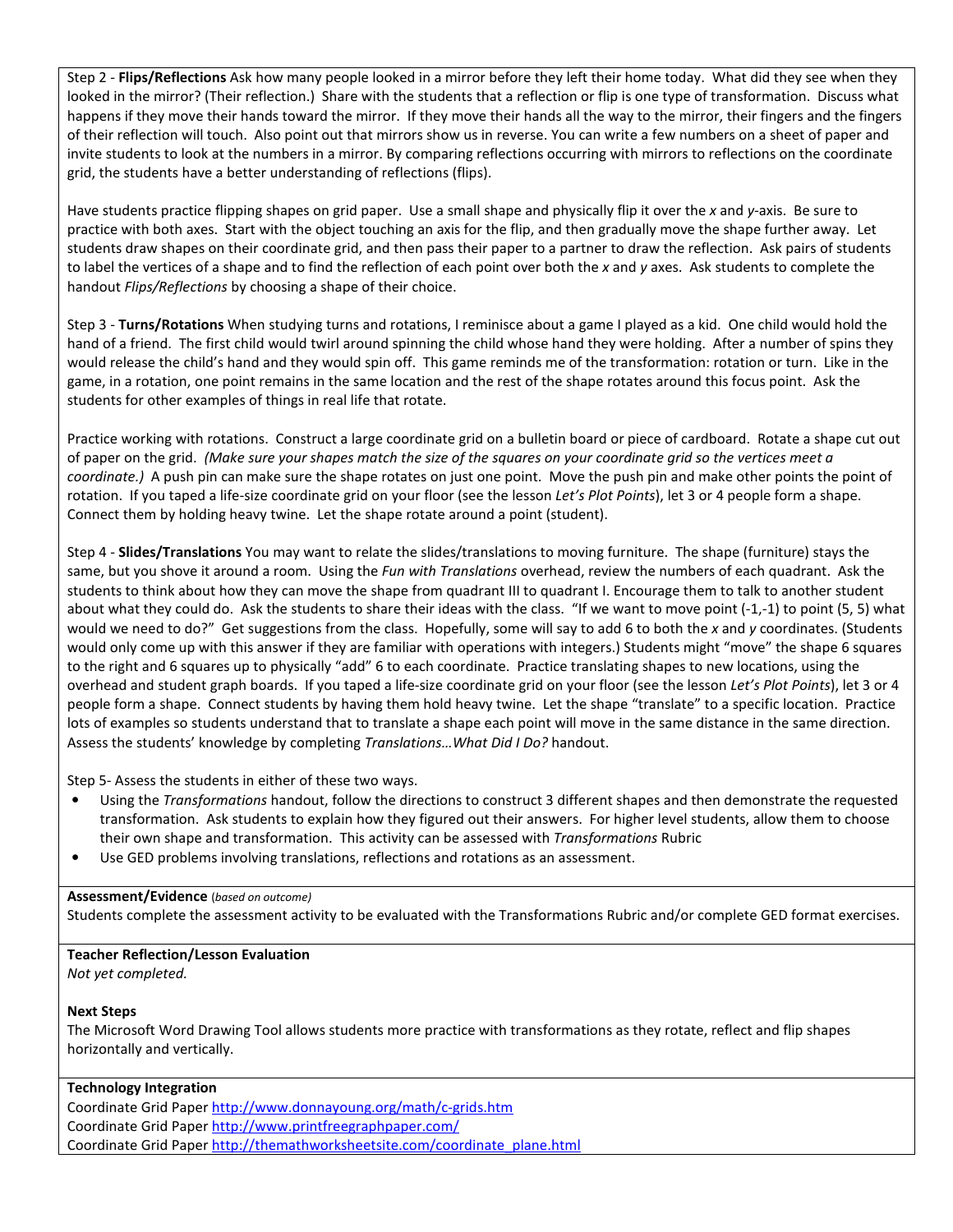### What Is Your Coordinate?

http://www.nsa.gov/academia/\_files/collected\_learning/middle\_school/geometry/whats\_your\_coordinate.pdf Transformations http://socrates.acadiau.ca/courses/educ/reid/Geometry/Symmetry/Transformations.html Transformations in Geometry http://www.lessonplanet.com/lesson-plans/transformations Transformations Lesson Plans http://www.lessonplanet.com/lesson-plans/transformations

### Purposeful/Transparent

All activities relate to the student's goal of understanding turns, flips and slides.

## **Contextual**

Students discuss where in their experience they have seen these relationships.

## Building Expertise

Lesson builds of previous student life experiences along with Eureka lesson Let's Plot Points.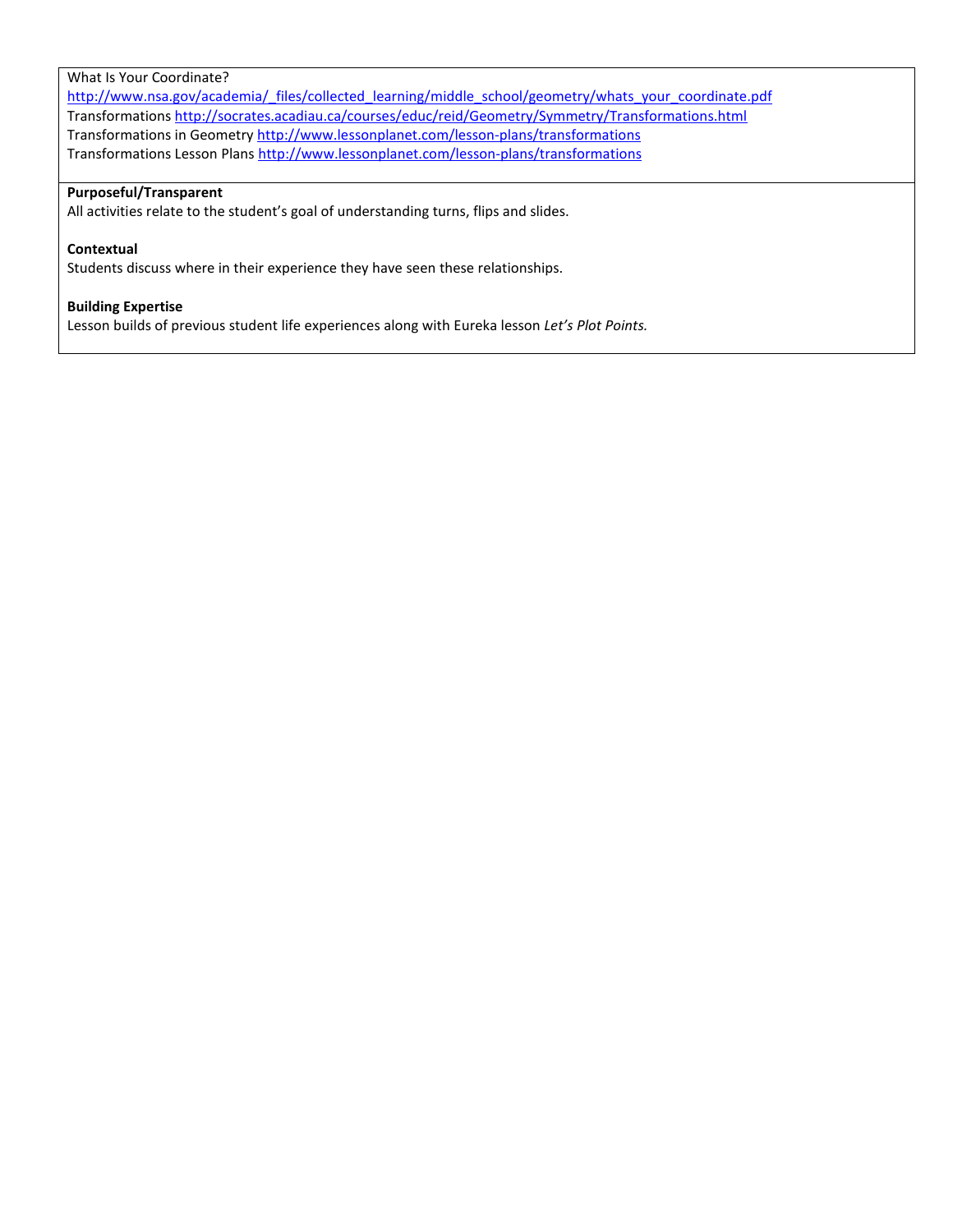## Spatial Sense Teacher Resource

Spatial Sense can be defined as an intuition about shapes and the relationships among shapes. Individuals with spatial sense have a feel for the geometric aspects of their surrounding and the shapes formed by objects in the environment. Spatial sense includes the ability to mentally visualize objects and spatial relationships – to turn things around in your mind. It includes a comfort with geometric descriptions of objects and position. People with spatial sense appreciate geometric form in art, nature and architecture.

Symmetry is a balance or correspondence between various parts of an object; the term symmetry is used both in the arts and sciences. In art and design, it is used loosely to mean a kind of balance in which the corresponding parts are not necessarily identical but are similar. A mathematical operation, or transformation, that results in the same figure as the original figure (or its mirror image) is called a symmetry operation. Such operations include reflection, rotation, and translation. A symmetry operation on a figure is defined with respect to a given point (center of symmetry), line (axis of symmetry) or plane (plane of symmetry).

A reflection (flip) is a transformation in which each point of a figure has an image that is the same distance from the line of reflection as the original figure. The concept of reflections surrounds us in our everyday life. We can find reflection symmetry in architecture, nature, sports, and graphic design, for example. We can see our own reflection by using a mirror or looking into a pool of water. Kaleidoscopes and periscopes use reflections to produce beautiful symmetric designs.

A rotation (turn) is a transformation in which every point of a figure moves along a circular path around a fixed point that is called the center of rotation. Lines that are drawn from a point and its image to the center of rotation form an angle that is always the same measure. This angle is called the *angle of rotation*. To achieve a better understanding of this concept of rotation, you may want to experiment with rotating figures on the coordinate plane. We can observe rotational symmetry on the face of a clock, a windmill, and the tires of cars. Designs created by rotations can be found in quilts, fabrics, rugs, and various logos. In the field of geometry, regular polygons have rotational symmetry.

A translation (slide) is a transformation that slides each point of a figure the same distance and the same direction. This is the result when a figure is reflected over a pair of parallel lines. Translations have a multitude of applications in our everyday life. In the field of mathematics, translations can help us to understand the transformation of algebraic functions. Translations play an important part in graphic design and manufacturing. We are surrounded by samples of translations in the design of fabrics, wallpaper, and floor tiling. Examples of translations can also be found in sheet music.

Student Activity Have students share with the class photographs or examples of flips, slides and turns that they find in nature and in their community. Create a display or bulletin board to spotlight their finds.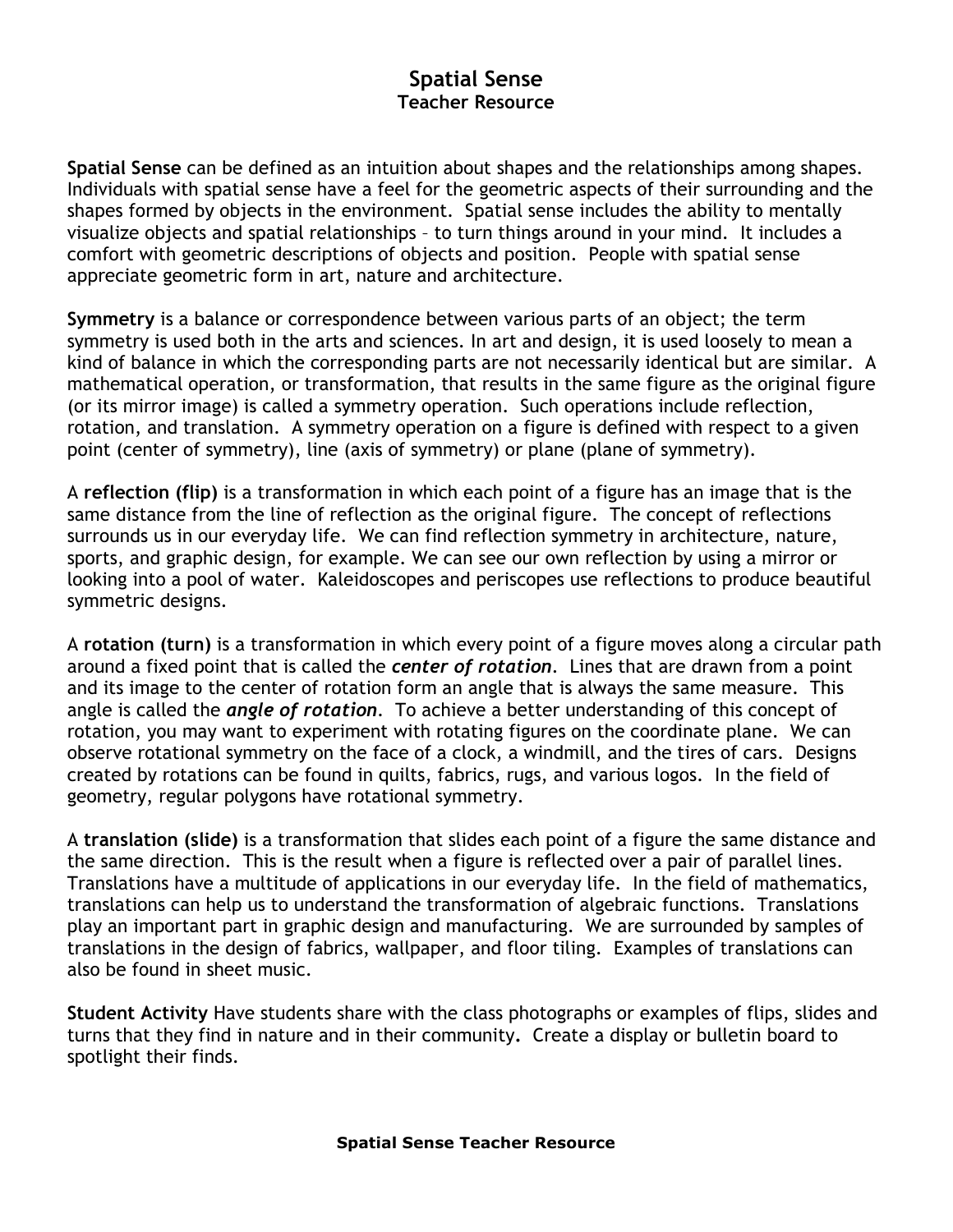## Flips/Reflections Step 2

|         |       |       |       |            |       |                 |      |      |                | 16                |                |                 |                   |                |    |    |    |    |    |    |
|---------|-------|-------|-------|------------|-------|-----------------|------|------|----------------|-------------------|----------------|-----------------|-------------------|----------------|----|----|----|----|----|----|
|         |       |       |       |            |       |                 |      |      |                |                   |                |                 |                   |                |    |    |    |    |    |    |
| $\cdot$ |       |       |       |            |       |                 |      |      |                | 14                |                |                 |                   |                |    |    |    |    |    |    |
|         |       |       |       |            |       |                 |      |      |                |                   |                |                 |                   |                |    |    |    |    |    |    |
|         |       |       |       |            |       |                 |      |      |                | $12 \overline{)}$ |                |                 |                   |                |    |    |    |    |    |    |
|         |       |       |       |            |       |                 |      |      |                |                   |                |                 |                   |                |    |    |    |    |    |    |
|         |       |       |       |            |       |                 |      |      |                | 10                |                |                 |                   |                |    |    |    |    |    |    |
|         |       |       |       |            |       |                 |      |      |                |                   |                |                 |                   |                |    |    |    |    |    |    |
|         |       |       |       |            |       |                 |      |      |                |                   |                |                 |                   |                |    |    |    |    |    |    |
|         |       |       |       |            |       |                 |      |      |                | 8                 |                |                 |                   |                |    |    |    |    |    |    |
|         |       |       |       |            |       |                 |      |      |                |                   |                |                 |                   |                |    |    |    |    |    |    |
|         |       |       |       |            |       |                 |      |      |                | ļε.               |                |                 |                   |                |    |    |    |    |    |    |
|         |       |       |       |            |       |                 |      |      |                |                   |                |                 |                   |                |    |    |    |    |    |    |
|         |       |       |       |            |       |                 |      |      |                | $\vert 4 \vert$   |                |                 |                   |                |    |    |    |    |    |    |
|         |       |       |       |            |       |                 |      |      |                |                   |                |                 |                   |                |    |    |    |    |    |    |
|         |       |       |       |            |       |                 |      |      |                | $\overline{2}$    |                |                 |                   |                |    |    |    |    |    |    |
|         |       |       |       |            |       |                 |      |      |                |                   |                |                 |                   |                |    |    |    |    |    |    |
|         |       |       |       |            |       |                 |      |      |                |                   |                |                 |                   |                |    |    |    |    |    |    |
|         |       |       |       |            |       |                 |      |      |                |                   |                |                 |                   |                |    |    |    |    |    |    |
| $-20$   | $-18$ | $-16$ | $-14$ | $\cdot 12$ | $-10$ | $\overline{-8}$ | $-6$ | $-4$ | $\overline{2}$ |                   | $\overline{2}$ | $\vert 4 \vert$ | $\lceil 6 \rceil$ | $\overline{8}$ | 10 | 12 | 14 | 16 | 18 | 20 |
|         |       |       |       |            |       |                 |      |      |                |                   |                |                 |                   |                |    |    |    |    |    |    |
|         |       |       |       |            |       |                 |      |      |                | $-2$              |                |                 |                   |                |    |    |    |    |    |    |
|         |       |       |       |            |       |                 |      |      |                |                   |                |                 |                   |                |    |    |    |    |    |    |
|         |       |       |       |            |       |                 |      |      |                |                   |                |                 |                   |                |    |    |    |    |    |    |
|         |       |       |       |            |       |                 |      |      |                | $-4$              |                |                 |                   |                |    |    |    |    |    |    |
|         |       |       |       |            |       |                 |      |      |                |                   |                |                 |                   |                |    |    |    |    |    |    |
|         |       |       |       |            |       |                 |      |      |                | $-6$              |                |                 |                   |                |    |    |    |    |    |    |
|         |       |       |       |            |       |                 |      |      |                |                   |                |                 |                   |                |    |    |    |    |    |    |
|         |       |       |       |            |       |                 |      |      |                | $-8$              |                |                 |                   |                |    |    |    |    |    |    |
|         |       |       |       |            |       |                 |      |      |                |                   |                |                 |                   |                |    |    |    |    |    |    |
|         |       |       |       |            |       |                 |      |      |                | $-10$             |                |                 |                   |                |    |    |    |    |    |    |
|         |       |       |       |            |       |                 |      |      |                |                   |                |                 |                   |                |    |    |    |    |    |    |
|         |       |       |       |            |       |                 |      |      |                | $-12$             |                |                 |                   |                |    |    |    |    |    |    |
|         |       |       |       |            |       |                 |      |      |                |                   |                |                 |                   |                |    |    |    |    |    |    |
|         |       |       |       |            |       |                 |      |      |                | $-14$             |                |                 |                   |                |    |    |    |    |    |    |
|         |       |       |       |            |       |                 |      |      |                | $-16$             |                |                 |                   |                |    |    |    |    |    |    |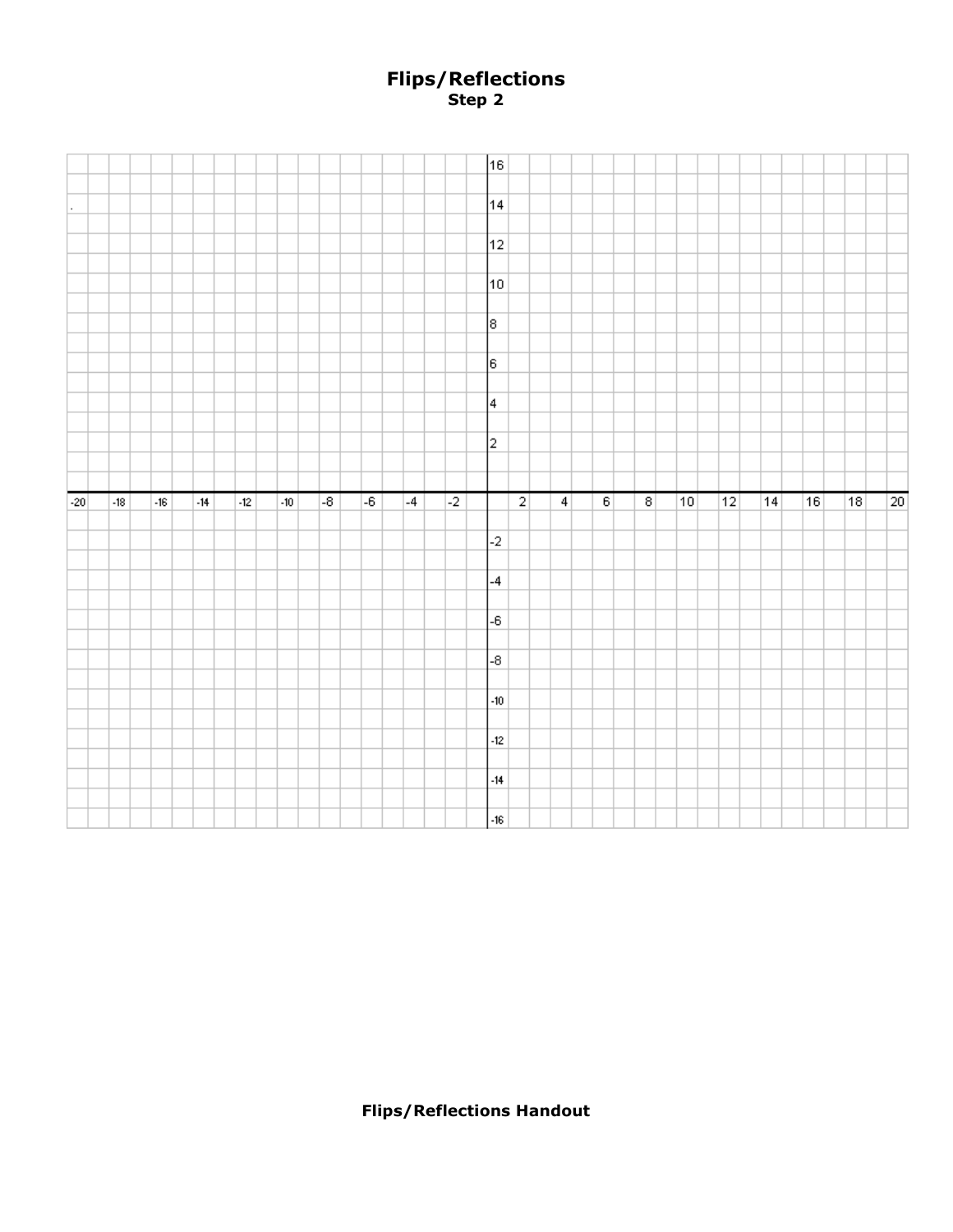## Fun with Translations Step 4

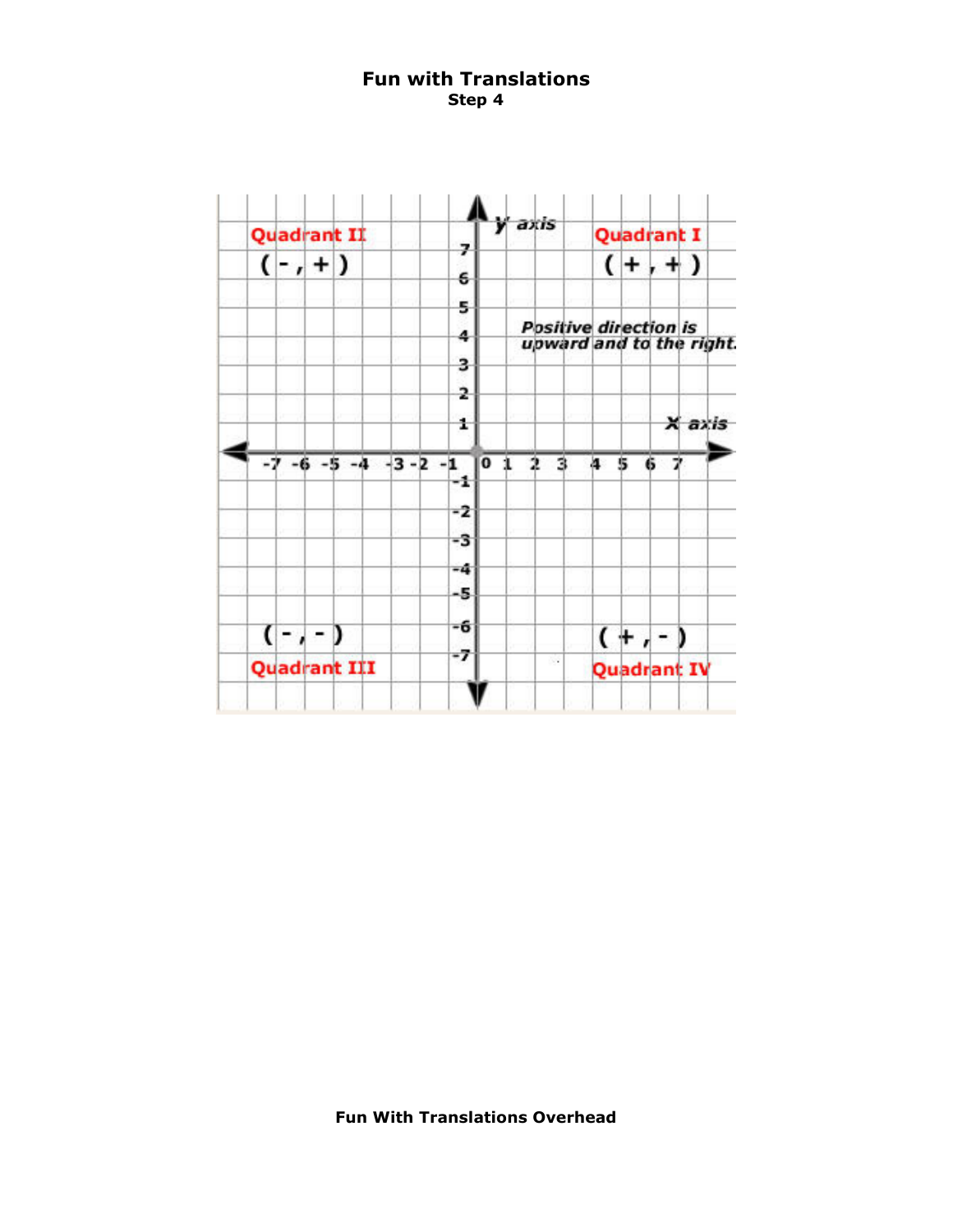## Translations…What Did I Do? Overhead Step 4

|       |       |       |                |            |       |                 |      |      |      | 16                      |                |                |                   |                |    |    |    |    |    |    |
|-------|-------|-------|----------------|------------|-------|-----------------|------|------|------|-------------------------|----------------|----------------|-------------------|----------------|----|----|----|----|----|----|
|       |       |       |                |            |       |                 |      |      |      |                         |                |                |                   |                |    |    |    |    |    |    |
|       |       |       |                |            |       |                 |      |      |      | 14                      |                |                |                   |                |    |    |    |    |    |    |
|       |       |       |                |            |       |                 |      |      |      |                         |                |                |                   |                |    |    |    |    |    |    |
|       |       |       |                |            |       |                 |      |      |      | 12 <sub>1</sub>         |                |                |                   |                |    |    |    |    |    |    |
|       |       |       |                |            |       |                 |      |      |      |                         |                |                |                   |                |    |    |    |    |    |    |
|       |       |       |                |            |       |                 |      |      |      | 10                      |                |                |                   |                |    |    |    |    |    |    |
|       |       |       |                |            |       |                 |      |      |      |                         |                |                |                   |                |    |    |    |    |    |    |
|       |       |       |                |            |       |                 |      |      |      |                         |                |                |                   |                |    |    |    |    |    |    |
|       |       |       |                |            |       |                 |      |      |      | 8                       |                |                |                   |                |    |    |    |    |    |    |
|       |       |       |                |            |       |                 |      |      |      |                         |                |                |                   |                |    |    |    |    |    |    |
|       |       |       |                |            |       |                 |      |      |      | 6                       |                |                |                   |                |    |    |    |    |    |    |
|       |       |       |                |            |       |                 |      |      |      |                         |                |                |                   |                |    |    |    |    |    |    |
|       |       |       |                |            |       |                 |      |      |      | 4                       |                |                |                   |                |    |    |    |    |    |    |
|       |       |       |                |            |       |                 |      |      |      |                         |                |                |                   |                |    |    |    |    |    |    |
|       |       |       |                |            |       |                 |      |      |      | 2                       |                |                |                   |                |    |    |    |    |    |    |
|       |       |       |                |            |       |                 |      |      |      |                         |                |                |                   |                |    |    |    |    |    |    |
|       |       |       |                |            |       |                 |      |      |      |                         |                |                |                   |                |    |    |    |    |    |    |
|       |       |       |                |            |       |                 |      |      |      |                         |                |                |                   |                |    |    |    |    |    |    |
|       |       |       |                |            |       |                 |      |      |      |                         |                |                |                   |                |    |    |    |    |    |    |
| $-20$ | $-18$ | $-16$ | $\mathcal{A}4$ | $42^\circ$ | $-10$ | $\overline{-8}$ | $-6$ | $-4$ | $-2$ |                         | $\overline{2}$ | $\overline{4}$ | $\lceil 6 \rceil$ | $\overline{8}$ | 10 | 12 | 14 | 16 | 18 | 20 |
|       |       |       |                |            |       |                 |      |      |      |                         |                |                |                   |                |    |    |    |    |    |    |
|       |       |       |                |            |       |                 |      |      |      | $-2$                    |                |                |                   |                |    |    |    |    |    |    |
|       |       |       |                |            |       |                 |      |      |      |                         |                |                |                   |                |    |    |    |    |    |    |
|       |       |       |                |            |       |                 |      |      |      | $-4$                    |                |                |                   |                |    |    |    |    |    |    |
|       |       |       |                |            |       |                 |      |      |      |                         |                |                |                   |                |    |    |    |    |    |    |
|       |       |       |                |            |       |                 |      |      |      | -6                      |                |                |                   |                |    |    |    |    |    |    |
|       |       |       |                |            |       |                 |      |      |      |                         |                |                |                   |                |    |    |    |    |    |    |
|       |       |       |                |            |       |                 |      |      |      | $-8$                    |                |                |                   |                |    |    |    |    |    |    |
|       |       |       |                |            |       |                 |      |      |      |                         |                |                |                   |                |    |    |    |    |    |    |
|       |       |       |                |            |       |                 |      |      |      | $\boldsymbol{\cdot 10}$ |                |                |                   |                |    |    |    |    |    |    |
|       |       |       |                |            |       |                 |      |      |      |                         |                |                |                   |                |    |    |    |    |    |    |
|       |       |       |                |            |       |                 |      |      |      | $\textbf{-12}$          |                |                |                   |                |    |    |    |    |    |    |
|       |       |       |                |            |       |                 |      |      |      |                         |                |                |                   |                |    |    |    |    |    |    |
|       |       |       |                |            |       |                 |      |      |      |                         |                |                |                   |                |    |    |    |    |    |    |
|       |       |       |                |            |       |                 |      |      |      | $-14$                   |                |                |                   |                |    |    |    |    |    |    |

Plot the triangle formed with the following 3 points: (-6, 6), (-2, 6), and (-4, 2). Label this triangle A. Plot the triangle formed with the following 3 points: (2,-1), (6,-1), and (4,-5). Label this triangle B.

In the space below and on the back, explain how you would translate triangle A to the location of triangle B.

Translations…What Did I Do? Handout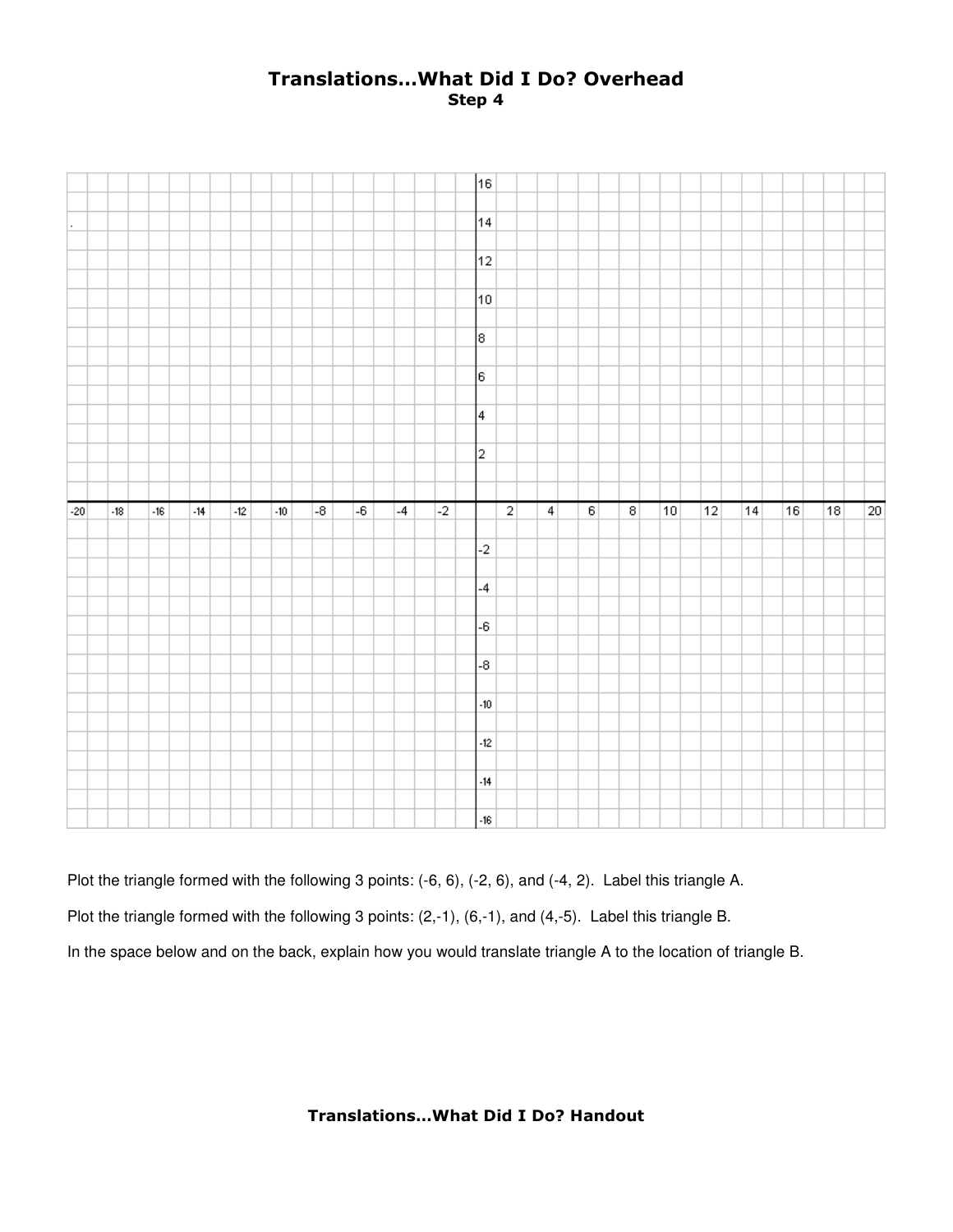## Transformations Step 5

Using the coordinate grid, plot the shapes identified below. Transform each shape as described.

|       |       |       |       |       |       |                 |                 |      |      | 16                |                |                |                |                |    |    |    |    |    |    |
|-------|-------|-------|-------|-------|-------|-----------------|-----------------|------|------|-------------------|----------------|----------------|----------------|----------------|----|----|----|----|----|----|
|       |       |       |       |       |       |                 |                 |      |      |                   |                |                |                |                |    |    |    |    |    |    |
|       |       |       |       |       |       |                 |                 |      |      |                   |                |                |                |                |    |    |    |    |    |    |
|       |       |       |       |       |       |                 |                 |      |      | 14                |                |                |                |                |    |    |    |    |    |    |
|       |       |       |       |       |       |                 |                 |      |      |                   |                |                |                |                |    |    |    |    |    |    |
|       |       |       |       |       |       |                 |                 |      |      | $12 \overline{ }$ |                |                |                |                |    |    |    |    |    |    |
|       |       |       |       |       |       |                 |                 |      |      |                   |                |                |                |                |    |    |    |    |    |    |
|       |       |       |       |       |       |                 |                 |      |      |                   |                |                |                |                |    |    |    |    |    |    |
|       |       |       |       |       |       |                 |                 |      |      | 10 <sub>1</sub>   |                |                |                |                |    |    |    |    |    |    |
|       |       |       |       |       |       |                 |                 |      |      |                   |                |                |                |                |    |    |    |    |    |    |
|       |       |       |       |       |       |                 |                 |      |      | 8                 |                |                |                |                |    |    |    |    |    |    |
|       |       |       |       |       |       |                 |                 |      |      |                   |                |                |                |                |    |    |    |    |    |    |
|       |       |       |       |       |       |                 |                 |      |      |                   |                |                |                |                |    |    |    |    |    |    |
|       |       |       |       |       |       |                 |                 |      |      | ļε.               |                |                |                |                |    |    |    |    |    |    |
|       |       |       |       |       |       |                 |                 |      |      |                   |                |                |                |                |    |    |    |    |    |    |
|       |       |       |       |       |       |                 |                 |      |      | 4                 |                |                |                |                |    |    |    |    |    |    |
|       |       |       |       |       |       |                 |                 |      |      |                   |                |                |                |                |    |    |    |    |    |    |
|       |       |       |       |       |       |                 |                 |      |      |                   |                |                |                |                |    |    |    |    |    |    |
|       |       |       |       |       |       |                 |                 |      |      | $\overline{a}$    |                |                |                |                |    |    |    |    |    |    |
|       |       |       |       |       |       |                 |                 |      |      |                   |                |                |                |                |    |    |    |    |    |    |
|       |       |       |       |       |       |                 |                 |      |      |                   |                |                |                |                |    |    |    |    |    |    |
|       |       |       |       |       |       |                 |                 |      |      |                   |                |                |                |                |    |    |    |    |    |    |
|       |       |       |       |       |       |                 |                 |      |      |                   |                |                |                |                |    |    |    |    |    |    |
| $-20$ | $-18$ | $-16$ | $-14$ | $-12$ | $-10$ | $\overline{.8}$ | $\overline{-6}$ | $-4$ | $-2$ |                   | $\overline{2}$ | $\overline{4}$ | $\overline{6}$ | $\overline{8}$ | 10 | 12 | 14 | 16 | 18 |    |
|       |       |       |       |       |       |                 |                 |      |      |                   |                |                |                |                |    |    |    |    |    | 20 |
|       |       |       |       |       |       |                 |                 |      |      |                   |                |                |                |                |    |    |    |    |    |    |
|       |       |       |       |       |       |                 |                 |      |      | $-2$              |                |                |                |                |    |    |    |    |    |    |
|       |       |       |       |       |       |                 |                 |      |      |                   |                |                |                |                |    |    |    |    |    |    |
|       |       |       |       |       |       |                 |                 |      |      |                   |                |                |                |                |    |    |    |    |    |    |
|       |       |       |       |       |       |                 |                 |      |      | $-4$              |                |                |                |                |    |    |    |    |    |    |
|       |       |       |       |       |       |                 |                 |      |      |                   |                |                |                |                |    |    |    |    |    |    |
|       |       |       |       |       |       |                 |                 |      |      | $\textnormal{-}6$ |                |                |                |                |    |    |    |    |    |    |
|       |       |       |       |       |       |                 |                 |      |      |                   |                |                |                |                |    |    |    |    |    |    |
|       |       |       |       |       |       |                 |                 |      |      |                   |                |                |                |                |    |    |    |    |    |    |
|       |       |       |       |       |       |                 |                 |      |      | $-8$              |                |                |                |                |    |    |    |    |    |    |
|       |       |       |       |       |       |                 |                 |      |      |                   |                |                |                |                |    |    |    |    |    |    |
|       |       |       |       |       |       |                 |                 |      |      | $-10$             |                |                |                |                |    |    |    |    |    |    |
|       |       |       |       |       |       |                 |                 |      |      |                   |                |                |                |                |    |    |    |    |    |    |
|       |       |       |       |       |       |                 |                 |      |      |                   |                |                |                |                |    |    |    |    |    |    |
|       |       |       |       |       |       |                 |                 |      |      | $-12$             |                |                |                |                |    |    |    |    |    |    |
|       |       |       |       |       |       |                 |                 |      |      |                   |                |                |                |                |    |    |    |    |    |    |
|       |       |       |       |       |       |                 |                 |      |      | $-14$             |                |                |                |                |    |    |    |    |    |    |
|       |       |       |       |       |       |                 |                 |      |      |                   |                |                |                |                |    |    |    |    |    |    |
|       |       |       |       |       |       |                 |                 |      |      | $-16$             |                |                |                |                |    |    |    |    |    |    |

**Shape A** (-9, -3), (-9, -11) and (-16, -11). Rotate Shape A 90° on point (-9, -3). Draw the shape in its new location.

**Shape B** (3, 1), (5, 5), (9, 1) and (11, 5). Reflect Shape B over the x-axis. Draw the shape in its new location.

**Shape C** (-10, 5), (-10, 11), (-6, 5) and (-3, 11). Slide Shape C so point (-3, 11) is now at (18, 16). Draw the shape in its new location.

**Write an explanation or share with a peer the steps you took to transform each shape.** 

## Transformation Handout